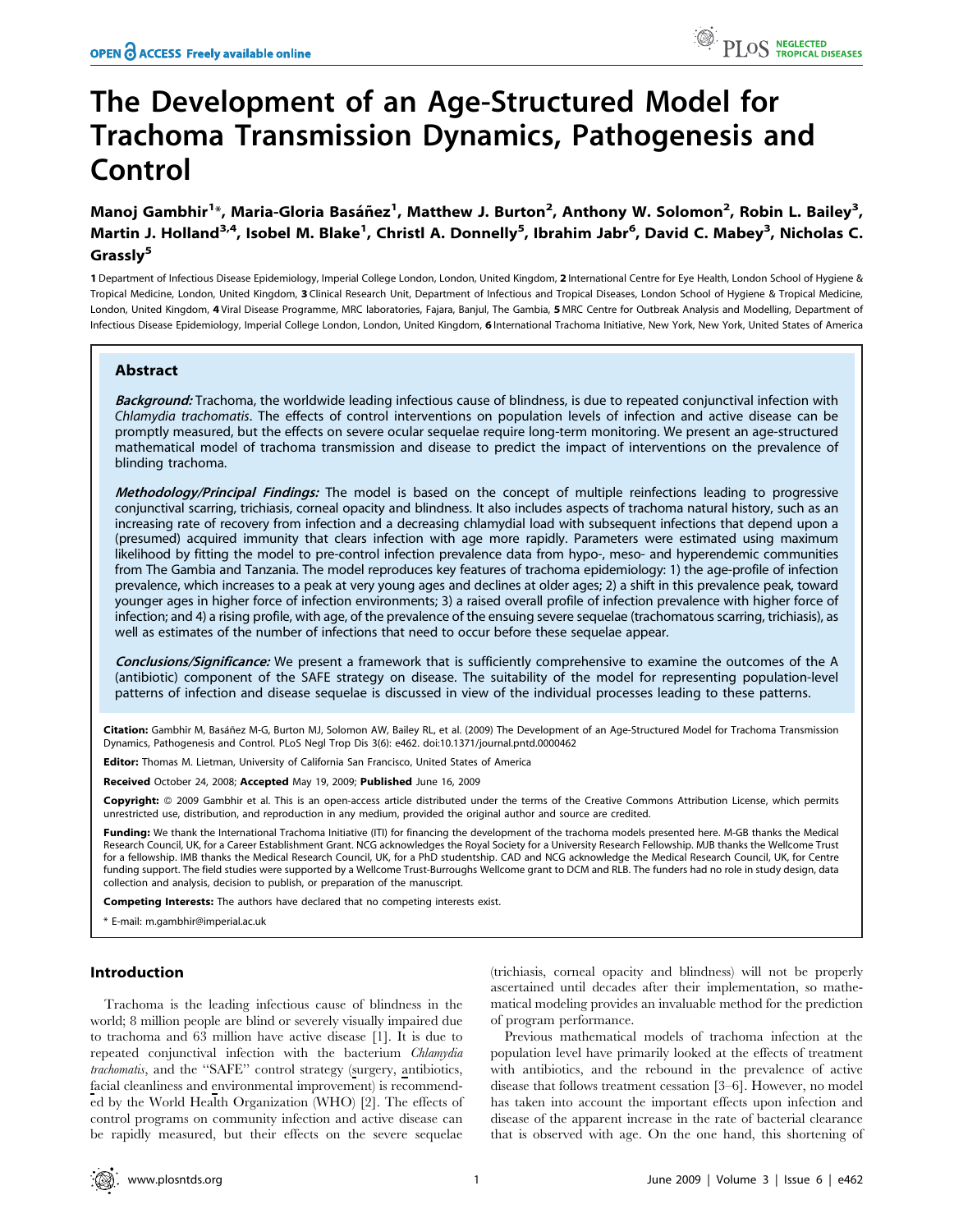## Author Summary

Trachoma is the worldwide leading infectious cause of blindness and is due to repeated conjunctival infection with Chlamydia trachomatis bacteria. The effects of control interventions on population levels of infection and active disease can be promptly measured, but the effects on severe ocular disease outcomes require long-term monitoring. We present a mathematical model of trachoma transmission and disease to predict the impact of interventions on blinding trachoma. The model is based on the concept of multiple re-infections leading to progressive scarring of the eye and the potentially blinding disease sequelae. It includes aspects of trachoma natural history such as an increasing rate of recovery from infection, and a decreasing chlamydial load with subsequent infections. The model reproduces key features of trachoma epidemiology such as the age-profile of infection prevalence; a shift in the prevalence peak toward younger ages in higher-transmission environments; and a rising profile of the prevalence of the severe sequelae (scarring, trichiasis), as well as estimates of the number of infections experienced before these sequelae appear. The model can be used to examine the outcomes of various control strategies on infection and disease and can help to plan treatment interventions for different endemic settings.

clearance time is thought to be attributable to an acquired, yet not protective, immune response that is enhanced with repeated exposure to C. trachomatis [3,7]. On the other hand, the mechanisms responsible for bacterial clearance may also be immunopathological, and they may lead to scarring and subsequent disease sequelae that are associated with trachoma [8]. Therefore, episodes of repeated infection and clearance of C. trachomatis may lead to the more severe complications of the disease: trachomatous scarring (TS), trachomatous trichiasis (TT), corneal opacity (CO) and, eventually, blindness. In order to predict the impact of treatment on scarring sequelae, which are the focus of the Alliance for the Global Elimination of blinding Trachoma by 2020 (GET 2020) [9], models need to incorporate contemporary understanding of the relationship between infection, disease, and disease progression.

A mathematical model of ocular infection with C. trachomatis was developed, and its parameters were estimated through fitting the model to pre-intervention ocular chlamydial infection prevalence, rate of recovery from infection, and infection load data from three geographically-separate study sites in The Gambia and Tanzania, representing areas of low, moderate and high endemicity. Insights from the model help explain observed age-profile patterns of infection prevalence in these settings. Progression of individuals to greater numbers of infections, through repeated infection, is interpreted as leading to worsening scarring. Therefore, the model population that has progressed to various numbers of repeat infection represents the population suffering from each of the severe disease sequelae; the corresponding age-profiles of disease prevalence are then compared with clinico-epidemiological data. Finally, the degree to which the model captures the epidemiological patterns of infection and disease observed, and the possible causes for discrepancy are discussed.

## Methods

### Model Development

The model developed here represents ocular infection with C. trachomatis in a community setting and is based upon a framework commonly used in the modeling of microparasitic infections [10]. In the model, susceptible (S) individuals become infected through contact with infected  $(I)$  individuals before recovering again to a susceptible state. Initial infection and reinfection occur through direct contact with other infected members of the community whereas indirect contact can occur through inanimate objects capable of carrying infection from an infected person to another person or through facial contact with flies carrying the bacteria [11,12]. In endemic settings, disease progression appears to occur through multiple reinfection [13,14]. Therefore, the model takes account of the importance of multiple reinfections on disease progression by keeping track of the number of infections an individual has experienced. Superinfection of an already-infected individual with a different strain of C. trachomatis, which does occur in endemic villages [15], is ignored at this stage. Conceptually, the model represents a 'ladder' of infection, with each 'rung' of the infection ladder corresponding to an additional cumulative infection with C. trachomatis (Figure 1). Susceptible states are denoted by  $S_i$  and infected states by  $I_i$ , with subscript i denoting the number of previous infections experienced (full details of the model are given in Text S1). As individuals progress to the next state up the ladder of infection, a memory of the number of infections experienced is retained.

Since birth and death rates are important when determining prevalence levels of the more severe disease sequelae, the demography of the population is included in the model. The disease sequelae are more prevalent at older ages and, once the population has had the antibiotic component of the SAFE strategy successfully implemented, we assume that the rate at which disease prevalence levels decline depends upon mortality among older individuals. Age-specific death rates and the crude birth rate for The Gambia and Tanzania were based on WHO life table estimates for the year 2001 [16].

It is the explicit inclusion of disease sequelae, age structure, differential infectivity and immunity considerations that distinguish this model from those that have been previously reported [5,6]. The equilibria of the model will provide a representation of the way in which each of these forces are balanced in the endemic state.

#### Rate of Recovery and Infection Load

Several studies have postulated that the sequelae of trachoma are caused by immunopathological processes that increase in severity with increasing age [17–19]. This idea is supported by work which shows that the duration of episodes of infection and active disease (the latter encompassing trachomatous follicular and severe papillary conjunctivitis) becomes markedly shorter with increasing age [3,7]. In this paper, it is assumed that adaptive immunity does not protect from acquiring infection but results in an increasing rate of recovery from infection as the number of previous infections increases; such a framework was chosen here due to the limited evidence for protective immunity against infection [20] and the preference for a parsimonious model. In Figure 1 the recovery rate from infection  $I_i$  is denoted by  $v_i$ . This recovery rate approaches a limit at high numbers of infections. The parameter values determining: 1) the rate at which the curve rises with infection number; 2) the initial recovery rate; and 3) the recovery rate following a large number of infections, were estimated using maximum likelihood by fitting the model to data on the prevalence of infection as detailed in the Text S1.

In trachoma-endemic communities, bacterial infection load among individuals at young ages is higher than that at older ages [21–23]. In the model presented here, this decrease in infection load with age is ascribed to the acquired immune response to chlamydial infection that is developed through bacterial reinfec-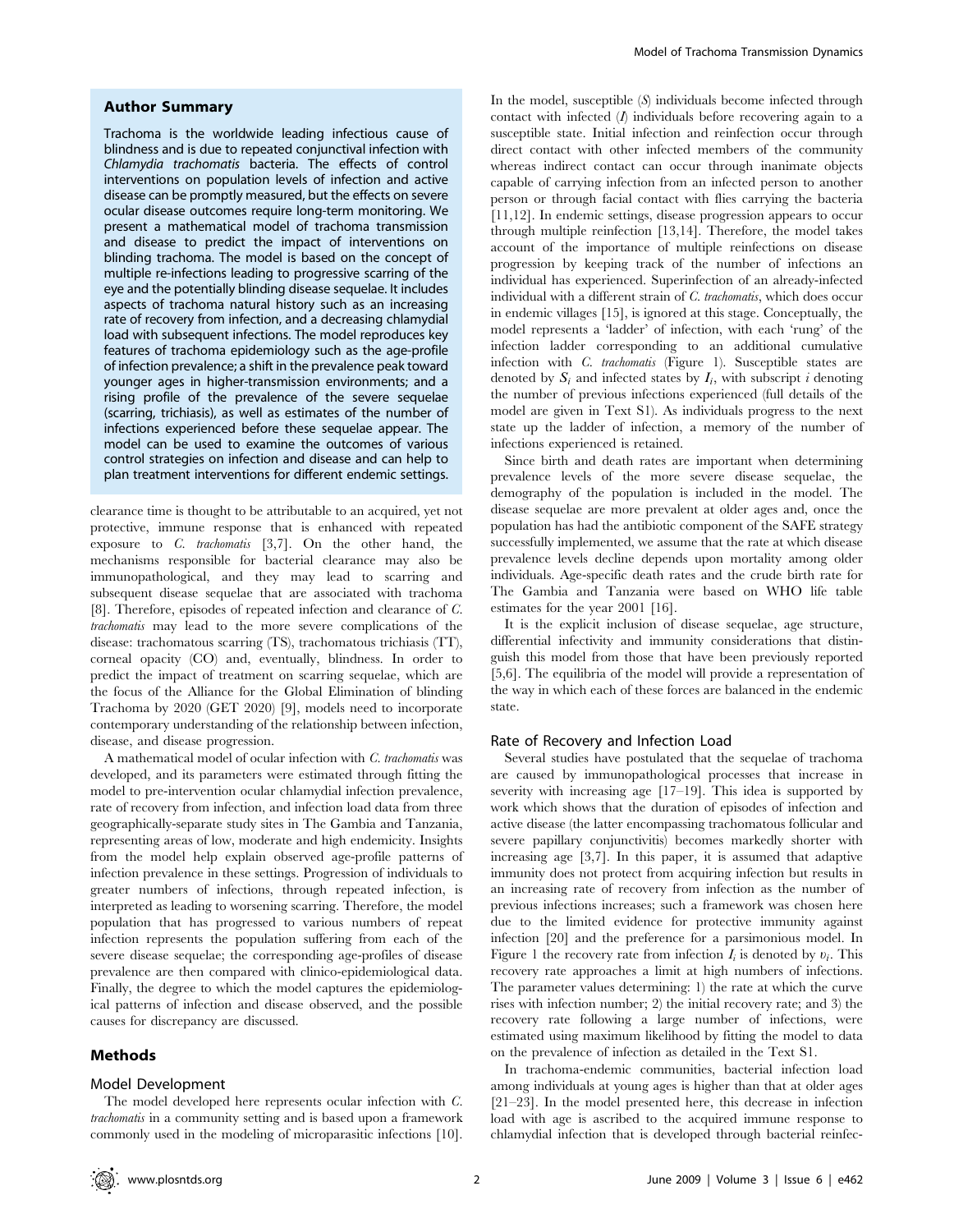

- *i<sup>th</sup>* susceptible state  $S_i$
- *i<sup>th</sup>* infected state  $\mathbf{l}$
- force of infection  $\lambda$
- *i<sup>th</sup>* rate of recovery from infection  $v_i$

Figure 1. Compartmental diagram of the model. A compartmental diagram illustrating the model described in the text. Each susceptible and infected compartment is connected to the compartment above so that the population passes up a 'ladder' of infection. The subscript i corresponds to the number of prior infections experienced. doi:10.1371/journal.pntd.0000462.g001

tion. Text S1 describes the decay function that was used to represent the average infection load for an individual who has experienced a given number of infections. The chlamydial load enters the model as a proxy for the infectivity of individuals; those who have experienced fewer infections have a higher infection load than those who have experienced many and are therefore more infectious.

## Prevalence of Disease Sequelae

The model assumes that scarring worsens through repeat infection with C. trachomatis and that, as scarring (TS) becomes worse, the more severe disease sequelae (TT and CO) occur. However, due to the complex etiology of CO—reinfection is almost certainly not the only causal factor—only TS and TT are considered in the model, which is entirely based on the reinfection route. It is assumed that these conditions co-occur, so that an individual may have scarring, or scarring and trichiasis. In each case, it is assumed that where TT is present, TS will also be present (Figure 2).

### Infection and Disease Prevalence

The model was fitted using maximum likelihood to preintervention prevalence and chlamydial load data collected in studies carried out in The Gambia and Tanzania, the details of which have been described by Burton et al. [22], Solomon et al. [21,24], and West *et al.* [25] (Table 1). In these studies community infection prevalence was determined by qualitative PCR and the individual infection load by quantitative PCR (in the case of the hyperendemic Tanzanian community, a model fit was also obtained for which quantitative PCR was used to measure both prevalence and load; further details of these are available in Text S1). These community data-sets illustrate the general differences between three distinct endemic levels while not necessarily being representative of all hyper-, meso- and hypoendemic communities.

The model was first fitted using maximum likelihood to the hyperendemic data set for which three distinct data types were available: age-profiles of the prevalence of infection and the infection load from a community in Tanzania [25], and the rate of recovery from infection based on a cohort study with frequent follow up in The Gambia [3]. A likelihood expression was formulated that combined all three data types and the prevalence,

infection load, and duration of infection data were assumed to arise from binomial, Poisson and exponential distributions respectively. The Poisson distribution was selected in the absence of information regarding the distribution of the infection load for each infection category *i*; and an exponential distribution was used for the duration of infection data consistent with the model structure. The likelihood framework is outlined in Text S1. Likelihood expressions were formulated for each of the data sets and the overall log-likelihood (LL) formed by summing the individual LLs—and assuming that measurements of prevalence and load were independent of one another (Text S1)—so that:

$$
LL_{total} = LL_{prevalence} + LL_{load} + LL_{recovery}
$$
 (1)



Figure 2. Incorporating disease sequelae into the model. A schematic representation of the way in which the model determines the presence of disease sequelae: trachomatous scarring (TS) and trachomatous trichiasis (TT) (TS and TT—but not corneal opacity, CO are considered to be caused exclusively by reinfection with C. trachomatis). The simplest scheme is used: thresholds exist, along the ladder of infection, beyond which each of the sequelae are assumed to be present. Beyond the threshold corresponding to a specific sequela, that sequela is assumed to be observed, e.g. when the threshold for TT has been reached, both TT and TS are observed. doi:10.1371/journal.pntd.0000462.g002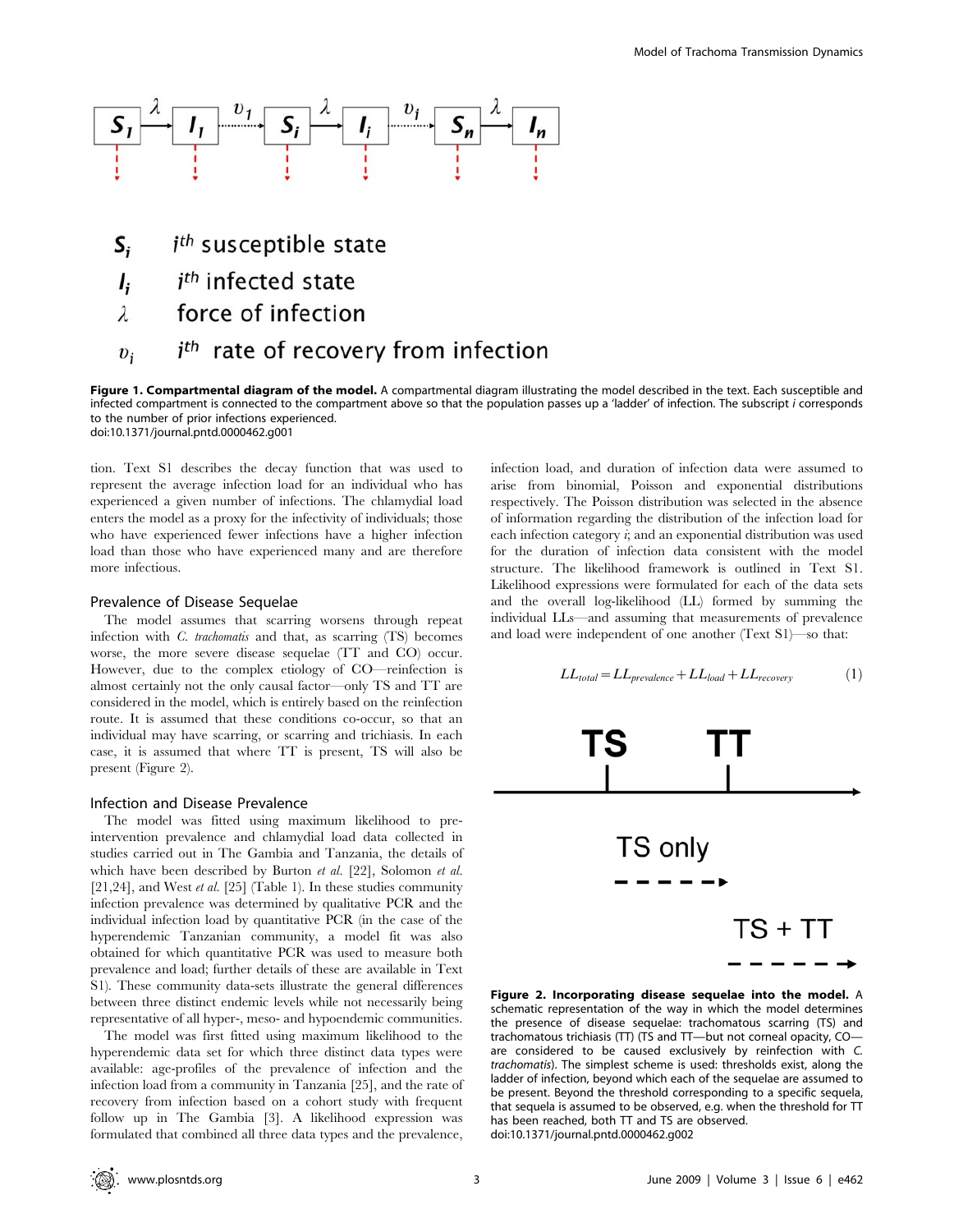| <b>Location and country</b>       | Infection prevalence | Active disease prevalence | Source | <b>Endemicity level</b>                    |
|-----------------------------------|----------------------|---------------------------|--------|--------------------------------------------|
| Upper Saloum district, The Gambia | 7%                   | 8%                        | $[22]$ | Hypoendemic $\left($ < 10% active disease) |
| Rombo district, Tanzania          | 10%                  | 18%                       | $[24]$ | Mesoendemic (10-20% active disease)        |
| Kongwa district, Tanzania         | 52%                  | 36%                       | $[25]$ | Hyperendemic (>20% active disease)         |

Table 1. Summary of the infection and disease levels for the data-sets used in this study.

Provenance of the data from three trachoma-endemic regions that are used in this paper for model fitting. Active disease is measured as trachoma follicular (TF) and/or trachoma inflammation (TI) on the World Health Organization simplified grading scheme [43]. doi:10.1371/journal.pntd.0000462.t001

The overall LL was maximized with respect to the six model parameters (listed in Table 2) pertaining to the three data types. Parameter values and their 95% confidence intervals (found using the profile-likelihood around the maximum  $LL$  value) are provided in Table 2. For each parameter, the profile likelihood was calculated by fixing the parameter and maximizing the LL with respect to all of the other parameters. Aside from the transmission parameter  $(\beta)$ , the parameter estimates thus obtained were then used in modeling the meso- and hypoendemic settings (defined as those exhibiting an active disease prevalence lower than 10% and between 10 and 20% respectively (Table 1)) since they pertain to the biology and not to the transmission environment of the infection. Transmission parameters were then obtained separately for the hypo- and mesoendemic datasets based on maximum likelihood fitting to the prevalence data alone from each area. The pattern of population mixing among ages was assumed to lie between the extremes of entirely random and fully assortative [26]. The model was implemented in Matlab using the Euler integration method; the LL maximization was also performed using the Matlab package.

## Results

# Model Fit to Age-Profiles of Prevalence of C. trachomatis Infection by Endemicity Level

The curves shown in Figure 3A and 3B represent the modelgenerated age-profiles of the infection load and the rate of recovery from infection based on the maximum likelihood parameters obtained from the analysis of data from the hyperendemic setting (i.e. as in Table 2). These curves show the previously described reduction in infection duration and intensity

with age and the parameters thus obtained were used for all subsequent modeling. Model fits to the data by endemicity level are shown in Figure 4. The solid line in Figure 4A illustrates the model-generated infection prevalence curve corresponding to the fit to the hyperendemic data set published by West et al. [25]. The dotted line in Figure 4A is an illustrative fit obtained assuming a lower number of individuals in each age-group classified as positive for infection (see Text S1 for details). The transmission parameter  $\beta$  estimated for this adjusted dataset is approximately two thirds the size of the value shown in Table 2. Figure 4B and 4C illustrate the model-generated infection prevalence curves for the model fitted to the hypo- and mesoendemic datasets  $(i.e.$  using the endemic-specific transmission parameter estimate but the infectivity and rate of recovery parameter estimates obtained from the analysis of the data from the hyperendemic setting). Figure 3B shows that the duration of chlamydial infection declines from its initial maximum value to its plateau very rapidly with age, and this is due to the rapid decrease in this value with infection number.

The infection prevalence data come to a peak at young ages (roughly 5 years) in the hypo- and mesoendemic areas examined here, with model fits mirroring such peaks. Furthermore, the data also show some evidence for a peak shift [27], characterized by the peak of infection being shifted towards younger ages as transmission levels increase (Figure 4).

# Threshold Number of Infections for the Manifestation of Disease Sequelae

The threshold numbers of infections necessary for individuals to show signs of each of the sequelae were calculated for the hyperendemic setting. These thresholds were estimated by maximum likelihood using the published data of Munoz et al.

Table 2. Model parameter definitions and estimates.

| l Parameter    | <b>Parameter definition</b>                                                                       | Maximum likelihood estimate [95%CI] and units                                                |
|----------------|---------------------------------------------------------------------------------------------------|----------------------------------------------------------------------------------------------|
| $1/v_1$        | Mean duration of first infection                                                                  | 15.1 [6.5,23.3] months                                                                       |
| $1/v_{\infty}$ | Mean duration of infection after multiple prior infections                                        | 2.8 [2.4, 3.2] months                                                                        |
| $\gamma$       | Rate of drop of duration of infection per prior infection                                         | 0.7 $[0.1, \infty]$ infection <sup>-1</sup>                                                  |
| $\vert l_1$    | Infection load per person at first infection                                                      | $1.0 \times 10^5$ [0.9, 1.3×10 <sup>5</sup> ] copies C.trachomatis omp1 gene per ocular swab |
| $\phi$         | Rate of drop of infection load per prior infection                                                | 0.05 [0.03, 0.07] infection <sup>-1</sup>                                                    |
| $\mathsf{B}$   | Transmission coefficient: the rate of transmission (per year) of infection<br>between individuals | Hyperendemic: 27.7 [21.8, 35.1] year <sup>-1</sup>                                           |
|                |                                                                                                   | Mesoendemic: 2.4 [2.0, 2.9] year <sup>-1</sup>                                               |
|                |                                                                                                   | Hypoendemic: 1.8 [1.6, 2.1] year <sup>-1</sup>                                               |

Parameter definitions and estimates, with 95% confidence intervals, for the model obtained through maximum likelihood fitting using a function combining infection prevalence, bacterial load, and recovery rate data from a hyperendemic setting in Tanzania. The transmission parameters for the meso- and hypoendemic settings were estimated by maximum likelihood by fitting to prevalence data only. The parameter symbols refer to the model definition detailed in Text S1. doi:10.1371/journal.pntd.0000462.t002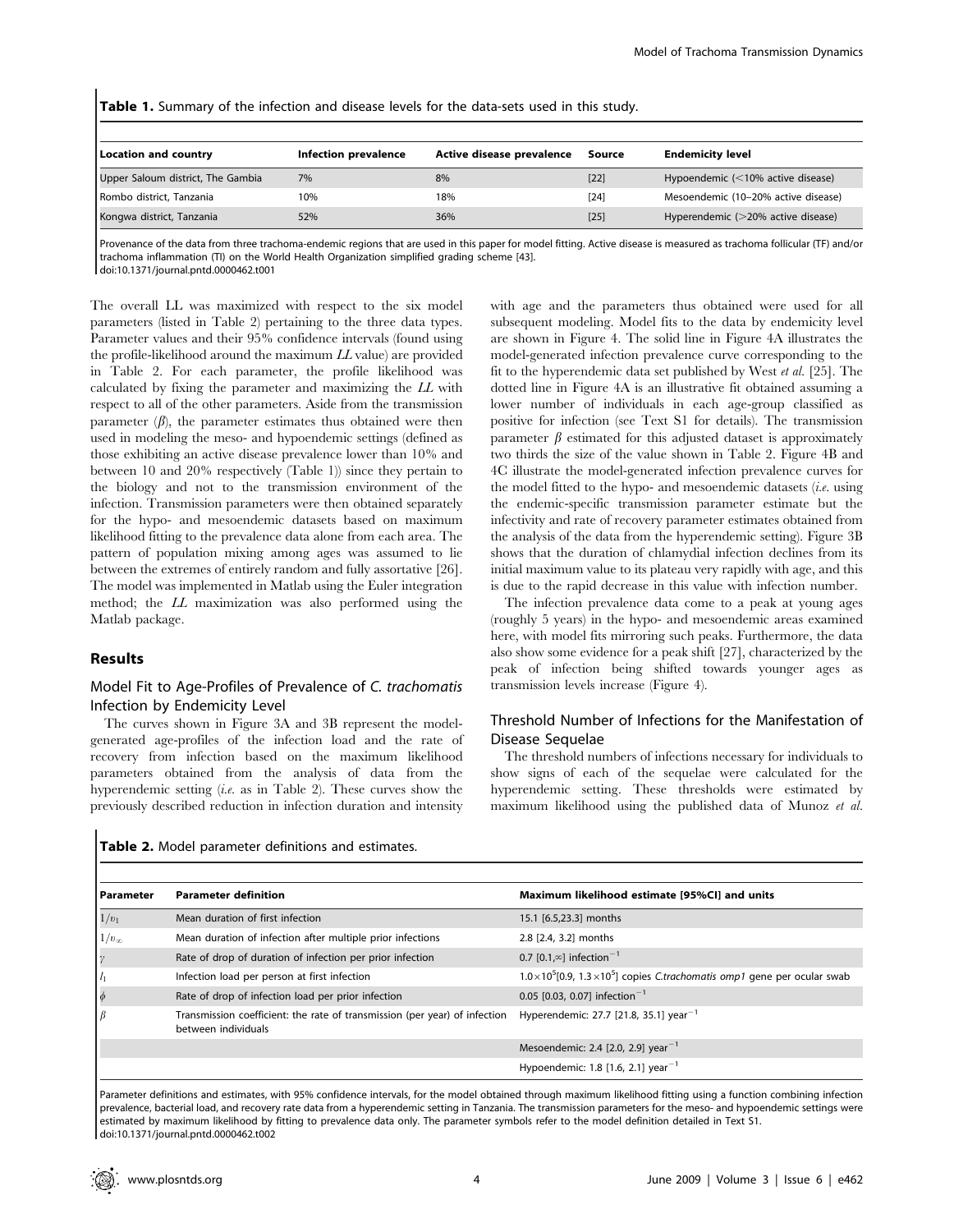

Figure 3. Model fits to hyperendemic data. Age-profiles generated by the maximum likelihood parameter estimates to the hyperendemic data set of West et al. [25] and—for the recovery rate—Bailey et al. [7], re-analyzed by Grassly et al. [3] (data displayed as square data points with 95% confidence intervals, and model fits shown as solid lines): A) the infectivity, which is proportional to the bacterial load, measured by quantitative PCR; B) duration of infection. doi:10.1371/journal.pntd.0000462.g003

[28], for the age-dependent prevalence of each of the disease sequelae. The maximum likelihood estimate for the threshold number of infections required for TS was 102 and for TT it was 151. In terms of the natural history of trachoma infection, disease, and disease sequelae, it is assumed here that these threshold values do not vary over the different endemicity levels but should be reached at different ages according to the intensity of transmission—individuals living in areas of different endemicity are assumed to show signs of each of the disease sequelae after having experienced the same number of infections, but they experience the sequelae earlier in their lives in those environments in which they are infected more frequently. The threshold infection numbers estimated here were used to generate the curves shown in Figure 5.

## **Discussion**

The model presented in this paper reproduces many important aspects of trachoma epidemiology, namely: 1) the pattern of the prevalence of infection with age, which peaks at very young ages and then declines; 2) a peak shift towards younger ages in this prevalence in higher transmission settings; 3) a rise of the prevalence level with higher transmission; and 4) a rise with age of the prevalence of the severe disease sequelae. The model also allows estimates to be made of the threshold number of infections necessary for the appearance of the severe disease sequelae. Infection and disease profiles were obtained assuming long-term stability of prevalence levels in the model, and therefore represent the equilibrium, pre-intervention state in each of the endemicity



Figure 4. Model fits to data from three endemic settings. Age-profiles of the prevalence of infection generated by fitting the model (solid lines) to the data (squares and 95% confidence interval error bars) from (A) Kongwa, Tanzania [25] (B) Rombo, Tanzania [24] and (C) Upper Saloum, The Gambia [22]. The dotted line in (A) corresponds to a model-fit to the data from Kongwa, Tanzania assuming a lower number of true infection positives, namely those that were determined to harbour chlamydial loads as measured by quantitative PCR (see main text and Text S1). Note the different scale on the y-axis of (A) in comparison to (B) and (C). doi:10.1371/journal.pntd.0000462.g004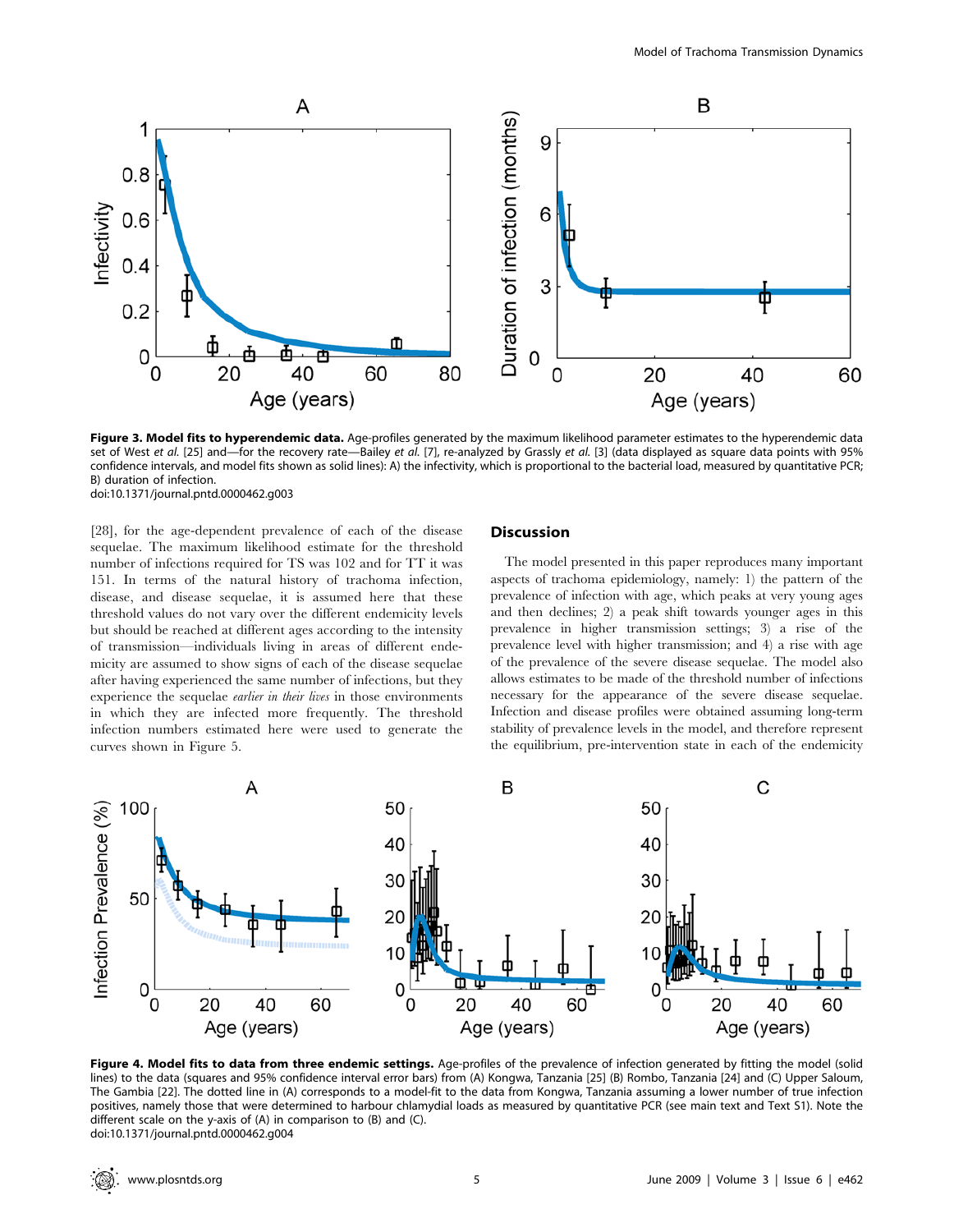

Figure 5. The age-dependent prevalence of the disease sequelae in a hyperendemic setting. Prevalence curves for trachomatous scarring (solid line) and trachomatous trichiasis (dotted line) are shown along with the data from [28] (circles (TS) and squares (TT) and 95%CI error bars), which were collected from the same district as the data of West et al. [25] during the mid-1990s, prior to drug treatment interventions. An assumption made here is that the incidence of the sequelae did not change over the decade prior to the first mass drug administration. doi:10.1371/journal.pntd.0000462.g005

settings. However, a limitation of the data used to estimate model parameters is that in some areas  $(e.g.,$  The Gambia), there have been secular trends towards a decrease of trachoma incidence in the absence of control interventions. These trends are deemed much less significant in the hyperendemic setting.

Following the fitting of the model to the data-sets from the three endemic settings, the prevalence curves generated show a close correspondence with the trend in the observed profiles of infection prevalence with age. While good visual fits to the data are encouraging, a full analysis of the uncertainty in the parameter estimates is essential to judge how well-determined the model fits are. In the younger ages, the prevalence peak is caused by the long duration of infection, high chlamydial loads and intense transmission that result from patterns of assortative mixing by age. Subsequently, the prevalence of infection drops at older ages, as a consequence of the age-associated increase in the recovery rate from infection and the drop in infectivity with age: an individual who experiences an increasing number of infections recovers faster from each infection, with accompanying reductions in chlamydial load and infectivity. (In the model, the number of infections previously experienced tracks closely the age of an individual.) There is also a peak shift of the maximum infection prevalence towards younger ages (slightly greater than 5 years of age in the hypoendemic; slightly under 5 years in the mesoendemic, and very low (under 1 year) in the hyperendemic areas). For infectious diseases in general, this effect is usually due to acquired immunity and it occurs when individuals experiencing higher forces of infection either develop adaptive protective immunity earlier or clear their infection more rapidly at younger ages than they would in environments with lower force of infection. The observation of this phenomenon here lends further support to the importance of acquired immunity in trachoma [27,29].

The recovery rate from infection rises very rapidly with the number of prior infections and the 95% confidence interval of the rate of this rise includes extremely large values at the upper end. This rapidity suggests that the immune response to the first few

infections is qualitatively different to that of the bulk of subsequent infections and therefore the maturation of trachoma immunity occurs after only few infections, a finding that may also be associated with limited variation in the pathogen population. Indeed, the possibility of extremely large values for the rate at which the duration of infection changes with the number of infections (unbounded upper confidence limit of the rate  $\gamma$ , in Table 2), suggests that the data are consistent with the development of immunity following a single initial infection. The data for the recovery rate from infection (plotted in Figure 3B as its reciprocal, the average duration of infection) used in the model were on average lower than the estimates reported by Bailey et al. [7]—who used a test for infection less sensitive than PCR-based testing and may have found longer durations (i.e. lower recovery rates) with a more sensitive test—and instead corresponded with a newer analysis of the same data [3] (where the mean duration of infection was found to be around 5 months for young children  $\leq 5$ years old) and under 3 months for older people  $(>15$  years old)). If the rates of recovery in the model were not as low as those used in this work, the peak in infection prevalence, for settings with lower endemicity, would not occur at ages corresponding to those observed in the data. In the hyperendemic setting, the peak prevalence occurs at a very early age becoming barely perceptible due to its large transmission rate; this causes individuals rapidly to acquire infections from a very young age.

Infection bacterial loads are explicitly included in the model; the chlamydial loads for those who have experienced few infections are typically higher than for those who have experienced many. The reason behind this difference is thought to be the development of acquired immunity through repeated exposure to the bacteria that, although it does not protect from incoming infection, may reduce its intensity.

A model structure in which pathogen load is explicitly accounted for has been used extensively to model helminth infections, by assuming that acquired immunity to infection may be developed with cumulative infection experience and therefore with age, leading to peaked age-profiles of infection intensity and prevalence [29–31]. Age-specific changes in exposure are also likely to contribute to this pattern [32,33], and indeed the peaked distributions observed in the model and the data for ocular chlamydial infection and disease are the result of both changes in the duration of infection and patterns of exposure to infection with age.

The prevalence levels of the disease sequelae were modeled under the assumption that individuals who had experienced greater than or equal to a specific threshold number of infections would begin to show signs of the ocular sequelae. Threshold infection numbers were therefore estimated corresponding to each of TS and TT; these calculations were performed for the hyperendemic setting, because it would only be in communities where there has been no intervention (at true endemic equilibrium) that the transmission and repeat infection rates will give rise to current disease sequelae prevalence levels. The threshold infection numbers for TS and TT estimated in this paper are dependent upon the data we have used for the duration of infection and infection load; a higher duration, for example, would decrease these estimates and so these values are contingent upon future longitudinal studies. In those communities (the hypoand mesoendemic areas in this paper) where there has been either some intervention or possibly a secular trend that has reduced transmission, the prevalence of those suffering from sequelae will, for some time, remain much higher than the current transmission level would suggest. Another explanation for differences here is the possibility that only a given fraction of the population progresses to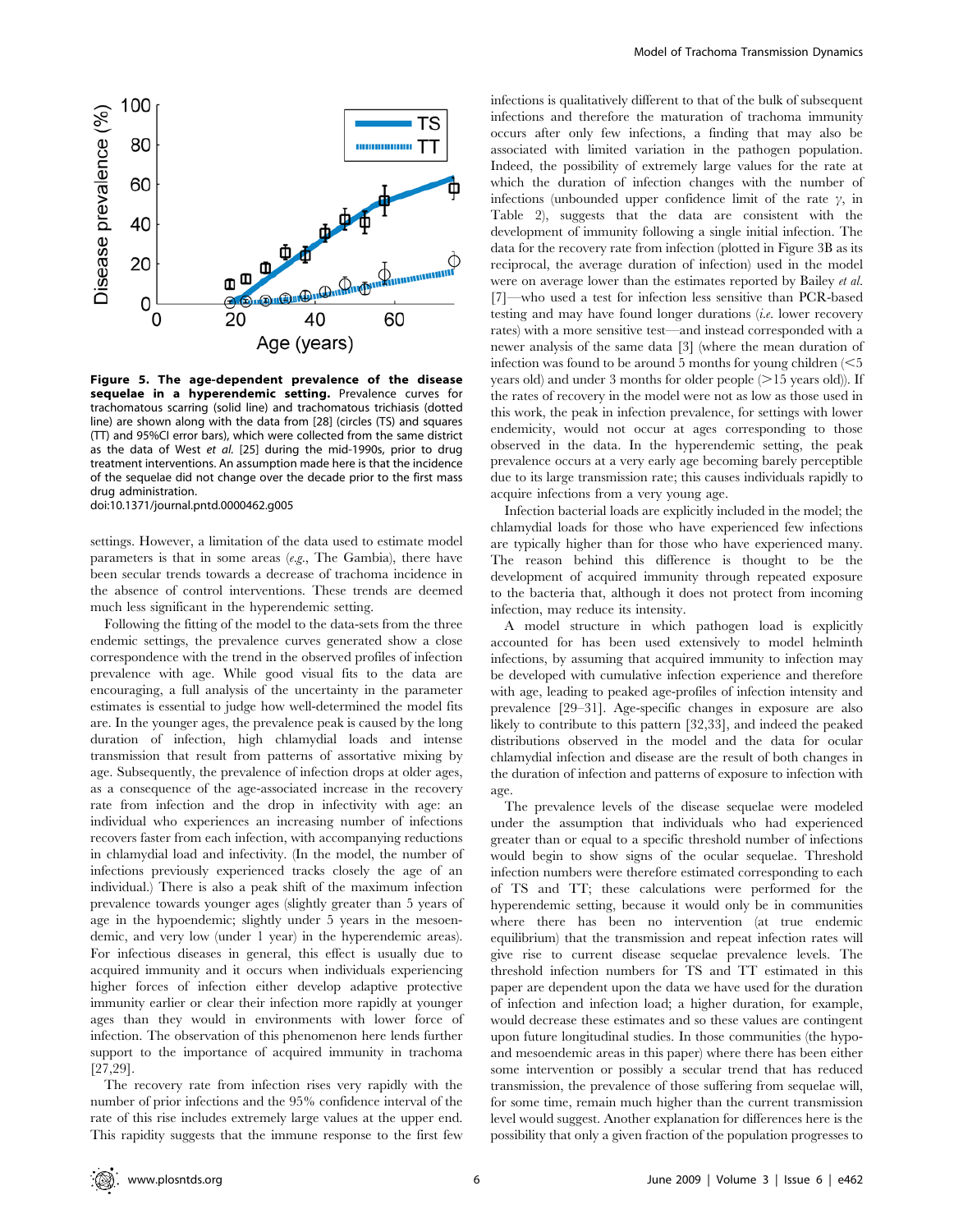each of the disease sequelae and this fraction may vary between populations due to factors such as the genetic predisposition to scarring of particular individuals in each population [34–41].

Although our working hypothesis is that repeat chlamydial infection is the main route to the severe disease sequelae, it may not be the only one. Some studies show that, once established, scarring complications may continue to progress, perhaps driven by factors other than *Chlamydia spp.*, such as non-chlamydial bacterial infection [42]. Trachomatous CO leading to blindness probably has a multi-factorial etiology. These effects will be examined in future work and may lead to lower threshold infection numbers than those calculated here.

In summary, the balance between ocular exposure to C. trachomatis and acquired immunity, which is presumed to reduce the intensity and duration of infection, leads to the expected shape and magnitude of the age-profiles of infection prevalence observed in settings of variable endemicity. Data used in the model for the recovery rate from infection [3] led to lower corresponding parameter estimates than those previously reported [7], closer to those used in other trachoma models [5], although these models do not allow for an age-dependent recovery rate, nor do they investigate the relationship between infection and disease or incorporate chlamydial load. For the (hyperendemic) setting in which levels of current infection are those responsible for observed morbidity, the model captures well the progression of scarring with

#### References

- 1. Mariotti SP (2004) New steps toward eliminating blinding trachoma. N Engl J Med 351: 2004–2007.
- 2. Kuper H, Solomon AW, Buchan J, Zondervan M, Foster A, et al. (2003) A critical review of the SAFE strategy for the prevention of blinding trachoma. Lancet Infect Dis 3: 372–381.
- 3. Grassly N, Ward ME, Ferris S, Mabey DC, Bailey RL (2008) The natural history of trachoma infection and disease in a Gambian cohort with frequent follow-up. PLoS Negl Trop Dis 2: e341. doi:10.1371/journal.pntd.0000341.
- 4. Lee DC, Chidambaram JD, Porco TC, Lietman TM (2005) Seasonal effects in the elimination of trachoma. Am J Trop Med Hyg 72: 468–470.
- 5. Lietman T, Porco T, Dawson C, Blower S (1999) Global elimination of trachoma: how frequently should we administer mass chemotherapy? Nat Med 5: 572–576.
- 6. Ray KJ, Porco TC, Hong KC, Lee DC, Alemayehu W, et al. (2007) A rationale for continuing mass antibiotic distributions for trachoma. BMC Infect Dis 7: 91.
- 7. Bailey R, Duong T, Carpenter R, Whittle H, Mabey D (1999) The duration of human ocular Chlamydia trachomatis infection is age dependent. Epidemiol Infect 123: 479–486.
- 8. Mabey DC, Solomon AW, Foster A (2003) Trachoma. Lancet 362: 223–229.
- 9. WHO (2003) Report of the 2nd Global Scientific Meeting on Trachoma; http://www.who.int/blindness/2nd%20GLOBAL%20SCIENTIFIC%20- MEETING.pdf.
- 10. Anderson R, May R (1992) Infectious Diseases of Humans: Dynamics and Control: OUP.
- 11. Emerson PM, Lindsay SW, Walraven GE, Dibba SM, Lowe KO, et al. (2002) The Flies and Eyes project: design and methods of a cluster-randomised intervention study to confirm the importance of flies as trachoma vectors in The Gambia and to test a sustainable method of fly control using pit latrines. Ophthalmic Epidemiol 9: 105–117.
- 12. Emerson PM, Lindsay SW, Alexander N, Bah M, Dibba SM, et al. (2004) Role of flies and provision of latrines in trachoma control: cluster-randomised controlled trial. Lancet 363: 1093–1098.
- 13. Taylor HR, Johnson SL, Schachter J, Caldwell HD, Prendergast RA (1987) Pathogenesis of trachoma: the stimulus for inflammation. J Immunol 138: 3023–3027.
- 14. Grayston JT, Wang SP, Yeh LJ, Kuo CC (1985) Importance of reinfection in the pathogenesis of trachoma. Rev Infect Dis 7: 717–725.
- 15. Hayes LJ, Bailey RL, Mabey DC, Clarke IN, Pickett MA, et al. (1992) Genotyping of Chlamydia trachomatis from a trachoma-endemic village in the Gambia by a nested polymerase chain reaction: identification of strain variants. J Infect Dis 166: 1173–1177.
- 16. WHO (2006) WHO Statistical Information System (WHOSIS); http://www3. who.int/whosis/menu.cfm?path = whosis,life. WHO.
- 17. Abu el-Asrar AM, Geboes K, Tabbara KF, al-Kharashi SA, Missotten L, et al. (1998) Immunopathogenesis of conjunctival scarring in trachoma. Eye 12: 453–460.
- 18. Brunham RC, Rey-Ladino J (2005) Immunology of Chlamydia infection: implications for a Chlamydia trachomatis vaccine. Nat Rev Immunol 5: 149–161.

age and reproduces the observed age-profiles of ocular sequelae prevalence. Future work will investigate the effect of the 'A' component of the SAFE strategy (mass administration of antibiotics) on the age-profiles of infection and disease, and will present the implications of this model for trachoma control policy.

# Supporting Information

Text S1 Mathematical model outline and details on the likelihood.

Found at: doi:10.1371/journal.pntd.0000462.s001 (0.14 MB DOC)

## Acknowledgment

At the International Trachoma Initiative, Jacob Kumaresan and Felicity Turner provided invaluable encouragement and support.

#### Author Contributions

Conceived and designed the experiments: MG MGB IJ DCM NCG. Performed the experiments: MG MGB DCM NCG. Analyzed the data: MG CAD NCG. Contributed reagents/materials/analysis tools: MG MJB AWS MJH NCG. Wrote the paper: MG MGB MJB AWS RLB MJH IMB CAD IJ DCM NCG. Contributed data. Contributed data: AWS. Developed and supervised laboratory testing: MJH.

- 19. Debattista J, Timms P, Allan J (2003) Immunopathogenesis of Chlamydia trachomatis infections in women. Fertil Steril 79: 1273–1287.
- 20. Bailey RL, Kajbaf M, Whittle HC, Ward ME, Mabey DC (1993) The influence of local antichlamydial antibody on the acquisition and persistence of human ocular chlamydial infection: IgG antibodies are not protective. Epidemiol Infect 111: 315–324.
- 21. Solomon AW, Holland MJ, Burton MJ, West SK, Alexander ND, et al. (2003) Strategies for control of trachoma: observational study with quantitative PCR. Lancet 362: 198–204.
- 22. Burton MJ, Holland MJ, Makalo P, Aryee EA, Alexander ND, et al. (2005) Reemergence of *Chlamydia trachomatis* infection after mass antibiotic treatment of a trachoma-endemic Gambian community: a longitudinal study. Lancet 365: 1321–1328.
- 23. Faal N, Bailey RL, Jeffries D, Joof H, Sarr I, et al. (2006) Conjunctival FOXP3 expression in trachoma: do regulatory T cells have a role in human ocular Chlamydia trachomatis infection? PLoS Med 3: e266. doi:10.1371/journal. pmed.0030266.
- 24. Solomon AW, Holland MJ, Alexander ND, Massae PA, Aguirre A, et al. (2004) Mass treatment with single-dose azithromycin for trachoma. N Engl J Med 351: 1962–1971.
- 25. West ES, Munoz B, Mkocha H, Holland MJ, Aguirre A, et al. (2005) Mass treatment and the effect on the load of Chlamydia trachomatis infection in a trachoma-hyperendemic community. Invest Ophthalmol Vis Sci 46: 83–87.
- 26. Gambhir M, Basanez MG, Turner F, Kumaresan J, Grassly NC (2007) Trachoma: transmission, infection, and control. Lancet Infect Dis 7: 420–427.
- 27. Woolhouse ME (1998) Patterns in parasite epidemiology: the peak shift. Parasitol Today 14: 428–434.
- 28. Munoz B, Aron J, Turner V, West S (1997) Incidence estimates of late stages of trachoma among women in a hyperendemic area of central Tanzania. Trop Med Int Health 2: 1030–1038.
- 29. Anderson RM, May RM (1992) Infectious diseases of humans: dynamics and control. Oxford: Oxford University Press. pp 768.
- 30. Chan MS, Srividya A, Norman RA, Pani SP, Ramaiah KD, et al. (1998) Epifil: a dynamic model of infection and disease in lymphatic filariasis. Am J Trop Med Hyg 59: 606–614.
- 31. Norman RA, Chan MS, Srividya A, Pani SP, Ramaiah KD, et al. (2000) EPIFIL: the development of an age-structured model for describing the transmission dynamics and control of lymphatic filariasis. Epidemiol Infect 124: 529–541.
- 32. Filipe JA, Boussinesq M, Renz A, Collins RC, Vivas-Martinez S, et al. (2005) Human infection patterns and heterogeneous exposure in river blindness. Proc Natl Acad Sci U S A 102: 15265–15270.
- 33. Taylor HR (2008) Trachoma. East Melbourne, Australia: Centre for Eye Research. 304 p.
- 34. Alves AP, Medina NH, Cruz AA (2002) Trachoma and ethnic diversity in the Upper Rio Negro Basin of Amazonas State, Brazil. Ophthalmic Epidemiol 9: 29–34.